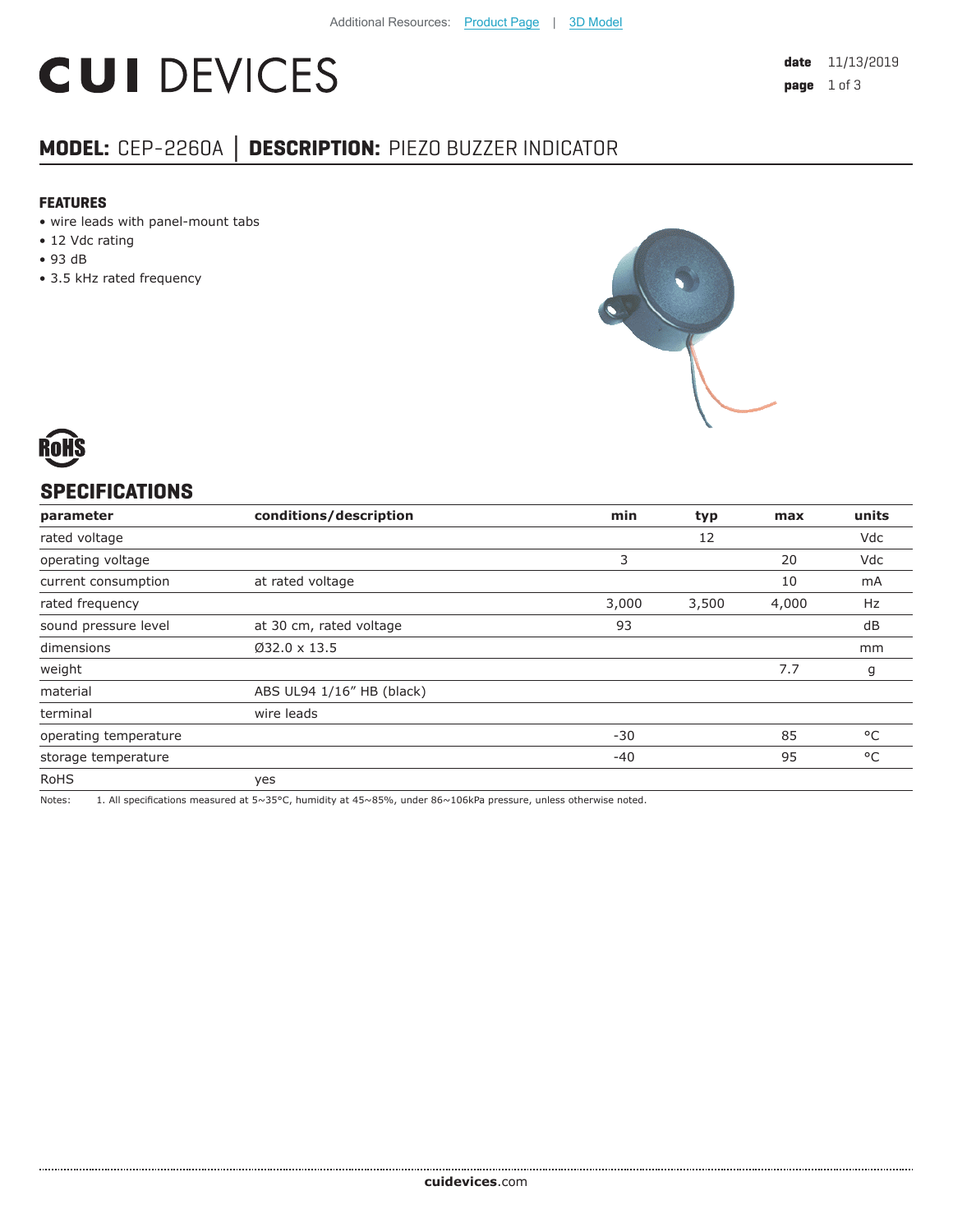### **MECHANICAL DRAWING**

units: mm tolerance: ±0.5 mm



#### **PERFORMANCE CURVES**